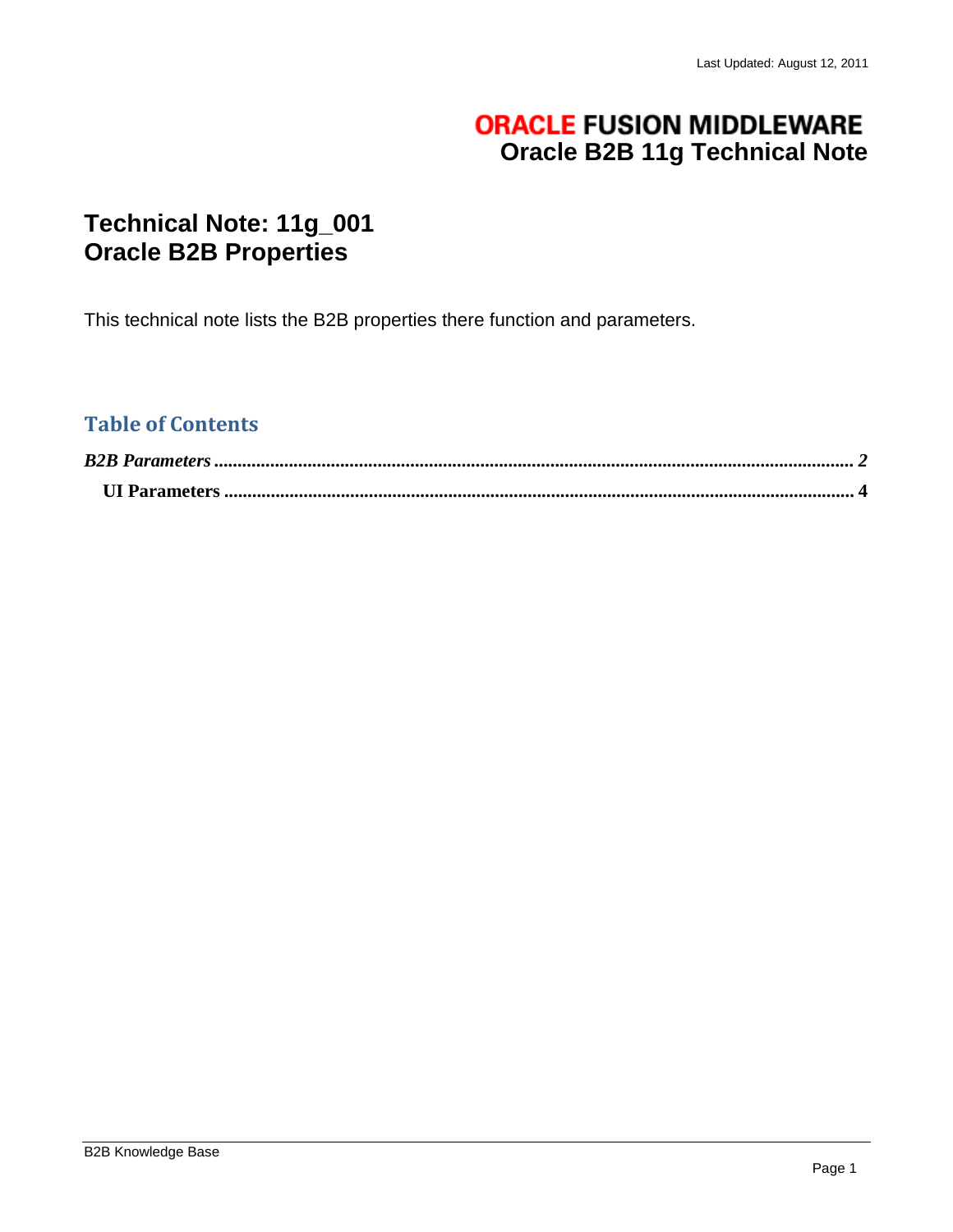### **B2B Parameters**

<span id="page-1-0"></span>

| <b>Property Name</b>                  | <b>Default</b>      | <b>Use</b> | <b>Description</b>                                                                                                                                                                                                                      |
|---------------------------------------|---------------------|------------|-----------------------------------------------------------------------------------------------------------------------------------------------------------------------------------------------------------------------------------------|
| b2b.hl7.ignoreValidation              | <element></element> | HL7        | Do not validate header elements. Ex:<br>"MessageSendingApp, MessageReceivingFacility"<br>• Separated by $\cdot$ ,".<br>• Set to "ALL" for header                                                                                        |
| b2b.useOldFileFormat                  | true                | <b>FTP</b> | %TIMESTAMP% is in milliseconds                                                                                                                                                                                                          |
| b2b.addCorrelatedFAInfoInExceptionXML | False               | <b>EDI</b> | Add correlated FA Information to exception                                                                                                                                                                                              |
| b2b.edi.enablePreprocess              | false               | <b>EDI</b> | Pre-process data to remove the trailing CRLF                                                                                                                                                                                            |
| b2b.edi.identifyToTP                  | false               | <b>EDI</b> | True: The toTP is identified in the incoming<br>message                                                                                                                                                                                 |
| b2b.edi.ignoreValidation              | <element></element> | <b>EDI</b> | Envelope validation: Ignore elements Ex:<br>"interchangeSenderID, InterchangeReceiverID"<br>• Separated by ',".<br>• Set to "ALL" for header                                                                                            |
| b2b.fa.inbound.validation             | true                | <b>EDI</b> | Inbound FA validation                                                                                                                                                                                                                   |
| b2b.fa.outbound.validation            | true                | <b>EDI</b> | Outbound FA validation                                                                                                                                                                                                                  |
| b2b.FACorrelatedByInterchangeId       | false               | EDI        | If the same control # used between the same<br>partners then in/outbound FAs may not be<br>correlated correctly.<br>• True: correlation based on<br>○ Control Number +<br>Interchange Sender ID +<br>Interchange Receiver ID<br>$\circ$ |
| b2b.rowLockingForCorrelation          | false               | <b>EDI</b> | True: The original EDI message can be accessed<br>sequentially when the correlated FA & ACK are<br>processed concurrently. This avoids racing<br>conditions when original message is updated                                            |
| b2b.setDynamicNameSpace               | true                | <b>EDI</b> | 10g translator (ECS) used on 11g files                                                                                                                                                                                                  |
| b2b.AttachmentInboundDirectory        | null                | <b>RN</b>  | <b>Attachment Directory</b>                                                                                                                                                                                                             |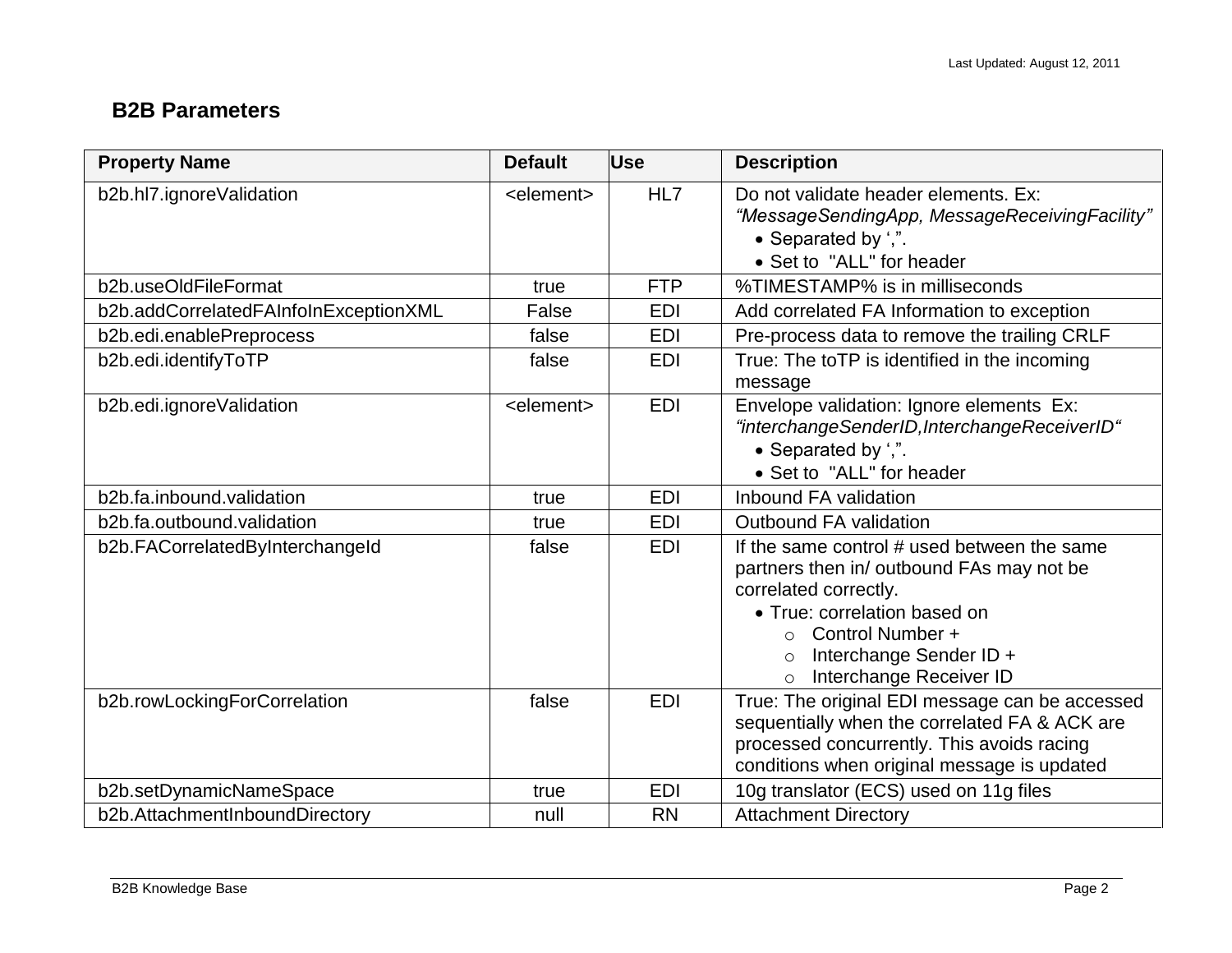| <b>Property Name</b>                   | <b>Default</b> | <b>Use</b>                | <b>Description</b>                                         |
|----------------------------------------|----------------|---------------------------|------------------------------------------------------------|
| b2b.TPAbasedebMSIdValidateAndOverride  |                | ebXML                     | • True: Identifiers in header used & sent to               |
|                                        |                |                           | middleware                                                 |
|                                        |                |                           | • False: Identifiers in profile & agreement sent to        |
|                                        |                |                           | middleware                                                 |
| b2b.attachments.dir                    | null           | ebMs, AS1<br>eMail, HTTP, | <b>Attachments Directory</b>                               |
|                                        |                | Rosettanet                |                                                            |
| b2b.certificateValidation              | true           | ebXML                     | True: Enables certification validation                     |
| b2b.ebms.deliverConvId                 | false          | ebXML                     | "inReplyToMsgId" set to "conversation id" when             |
|                                        |                |                           | sent to middleware                                         |
| b2b.ebms.TreatMsgWithReplyToMsgIDAsReq | false          | ebXML                     | <b>Conversation scenario</b>                               |
| b2b.ebms.ValidateManifest              | false          | ebXML                     | Validate payload "Ref Id" with "Content Id" Mime<br>Header |
| b2b.ebMSName                           | false          | ebXML                     | Removes Name Identifier from header                        |
| b2b.useCPAid                           | false          | ebXML                     | Enables "CPAid" based agreement identification             |
| b2b.auditFileLocation                  | /tmp/audit.log |                           | Audit File location (purge / resubmit)                     |
| b2b.maxNumAuditFile                    | 10             |                           | Log rotation                                               |
| b2b.StrictHL7XSDConformance            | true           | HL7                       | XSD generation to match new 2.x XSD                        |
| b2b.checkDuplicate                     | true           |                           | False: checks for duplicate message                        |
| b2b.defaultThreadCount                 | 1              |                           | <b>Thread Count</b>                                        |
| b2b.defaultThreadSleepTime             | 1000 ms        |                           | <b>Thread Sleep Time</b>                                   |
| b2b.delayRollbackInterval              | 1000 ms        |                           | To address racing in high volume                           |
| b2b.deploy.validation                  | true           |                           | Validation flag                                            |
| b2b.enableMetrics                      | true           |                           | Enables B2B DMS metrics for EM                             |
| b2b.encoding                           | UTF-8          |                           | <b>Encoding format</b>                                     |
| b2b.errorsCumulativeReported           | true           |                           | Reports errors cumulative                                  |
| b2b.ignoreValidation                   | false          |                           | Envelop validation to be done or not                       |
| b2b.inboundThreadCount                 | null           |                           | <b>Inbound Thread Count</b>                                |
| b2b.inboundThreadSleepTime             | null           |                           | <b>Inbound Thread Sleep Time</b>                           |
| b2b.mdsCache                           | 2000000        |                           | <b>MDS Instance Cache</b>                                  |
| b2b.OutboundDispatchInterval           | $0$ ms         |                           | Delay for every cycle of dispatch.                         |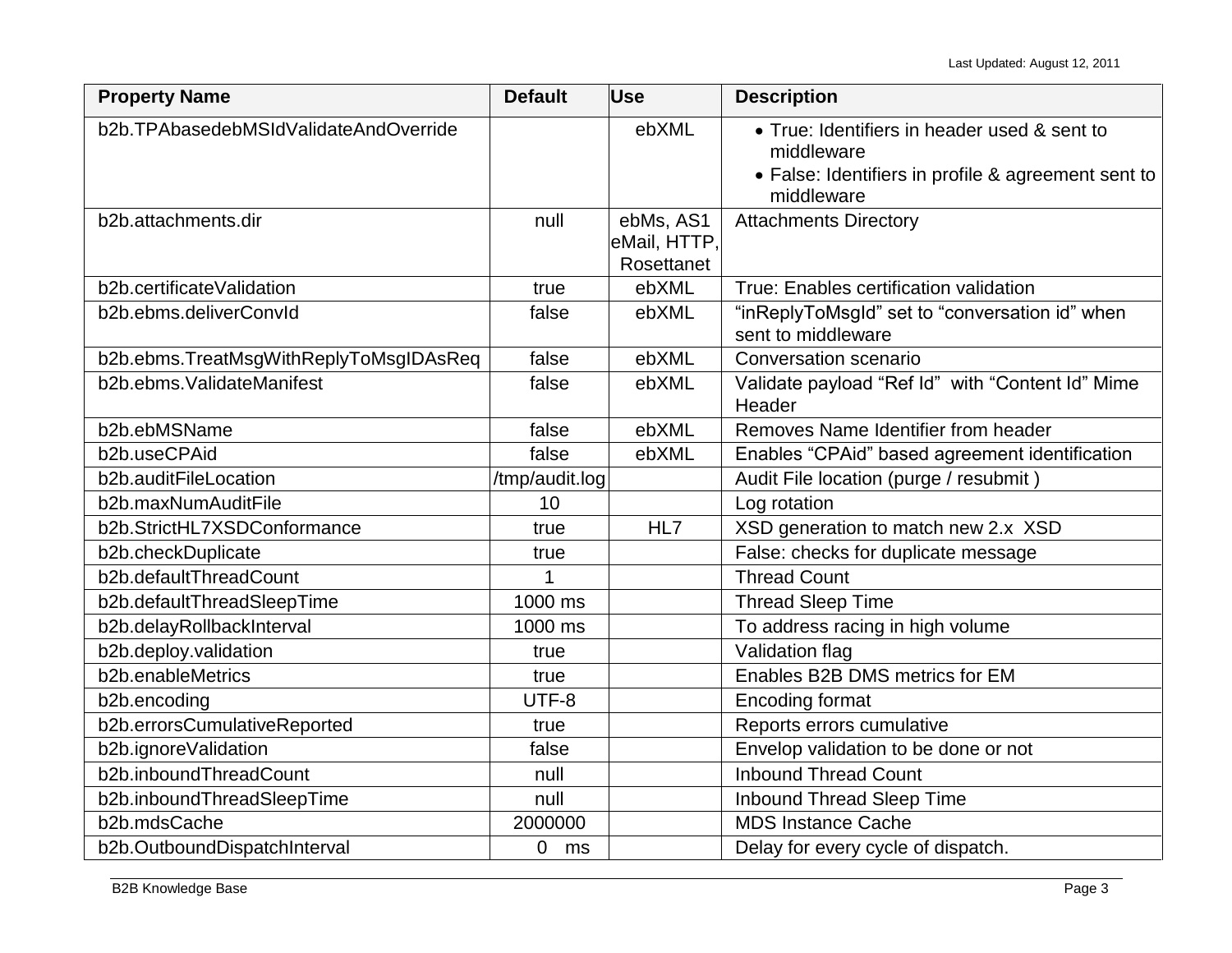Last Updated: August 12, 2011

| <b>Property Name</b>         | <b>Default</b> | <b>Use</b> | <b>Description</b>                                                                                      |
|------------------------------|----------------|------------|---------------------------------------------------------------------------------------------------------|
| b2b.outboundOneErrorAllError | false          |            | True: Batch - One error results in entire batch set<br>to the error state                               |
| b2b.outboundThreadCount      | null           |            | <b>Outbound Thread Count</b>                                                                            |
| b2b.outboundThreadSleepTime  | null           |            | <b>Outbound Thread Sleep Time</b>                                                                       |
| b2b.payloadObfuscation       | false          |            | Enables payload obfuscation                                                                             |
| b2b.retryPollInterval        |                |            | <b>Retry Polling Retry</b>                                                                              |
| b2b.useRetryScheduler        | false          |            | Alt. mechanism for retry                                                                                |
| b2b.deliverPingPongToBackend | true           |            | Signed Ping Pong support based on Action,<br>service. Can be initiated from the back end<br>application |
| b2b.useOverRiddenDC          | true           |            | To support multiple channels in CPA                                                                     |

## **UI Parameters**

<span id="page-3-0"></span>

| <b>Property Name</b>        | <b>Default</b> | <b>Use</b> | <b>Description</b>                                 |
|-----------------------------|----------------|------------|----------------------------------------------------|
| b <sub>2</sub> b.AutoSearch | true           |            | <b>B2B UI reports</b>                              |
| b2b.AutoStackHandler        | false          |            | Stacked messages processed in auto mode            |
| b2b.calloutDirectory        | /MyCalloutDir  |            | Location of callout library                        |
| b2b.defaultTP               | <b>Null</b>    |            | Default Partner if partner identification fail     |
| b2b.HTTPHeaderDelimiter     | #              |            | <b>HTTP Header Delimiter</b>                       |
| b2b.InBoundDispatcher       | 0              |            | # of dispatchers (Sequencing)                      |
| b2b.inboundFuncAckNotify    | false          |            | Send notification to back end system               |
| b2b.inboundReceiptAckNotify | false          |            | Send notification to back end system               |
| b2b.largePayloadDir         | /tmp           |            | Location during inbound processing                 |
| b2b.largePayloadSize        | 2000000        |            | Threshold to use file system (In Bytes)            |
| b2b.logPayload              | false          |            | If true, B2B logs the payload in a diagnostic log  |
| b2b.OutBoundDispatcher      | 0              |            | # of dispatchers (Sequencing & Scheduled Downtime) |
| b2b.payloadDisplaySize      | 1048576        |            | Payload display size (In Bytes)                    |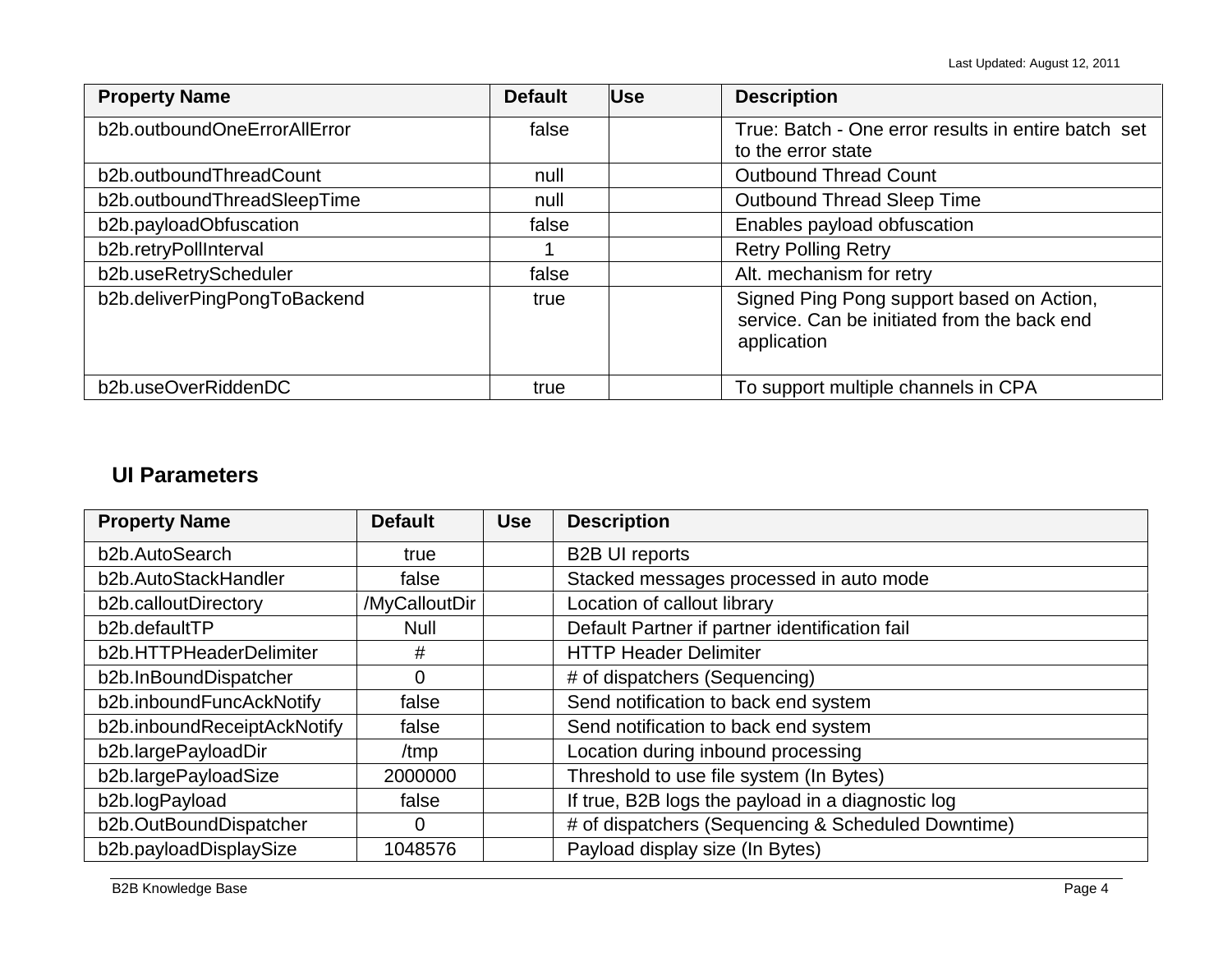| <b>Property Name</b>        | <b>Default</b> | <b>Use</b>                 | <b>Description</b>                                                                                                                                                                                                                                                                        |  |  |
|-----------------------------|----------------|----------------------------|-------------------------------------------------------------------------------------------------------------------------------------------------------------------------------------------------------------------------------------------------------------------------------------------|--|--|
| b2b.reconnectOnError        | false          |                            | If true: AQ enqueue attempt fails, then it retries                                                                                                                                                                                                                                        |  |  |
| b2b.showPayload             | true           |                            | Show payload in UI                                                                                                                                                                                                                                                                        |  |  |
| b2b.StackHandlerInterval    |                |                            | Comma separated time interval for the stack handler (Sequencing)                                                                                                                                                                                                                          |  |  |
| b2b.useExceptionQueue       | null           |                            | JMS queue for exception messages. Configured as a Host Internal<br>Delivery channel                                                                                                                                                                                                       |  |  |
| b2b.useJMSQueue             | false          |                            | B2B_IN_QUEUE, B2B_OUT_QUEUE                                                                                                                                                                                                                                                               |  |  |
| b2b.SMTPHost                | null           | AS <sub>1</sub>            | Host SMTP Server to send mails. And also to send the negative MDN<br>for AS1                                                                                                                                                                                                              |  |  |
| b2b.FAInternalProperties    | false          | <b>EDI</b>                 | Generates the internal properties structure in EDI FA XDATA (XML)                                                                                                                                                                                                                         |  |  |
| b2b.ignoreCorrelation       | false          |                            | When an ACK is received it is correlated to the business message. If<br>correlation fails, an exception is generated & the ACK process stops.                                                                                                                                             |  |  |
| b2b.partialBatchCommitSize  | null           | <b>EDI</b>                 | Partial de-batch Commit Size                                                                                                                                                                                                                                                              |  |  |
| b2b.FAHandledByB2B          | true           | EDI,<br>HL7,<br><b>OAG</b> | ACK automatically generated / consumed                                                                                                                                                                                                                                                    |  |  |
| b2b.genericMessageType      | false          | HL7                        | Ignore trigger event in HL7 MSG                                                                                                                                                                                                                                                           |  |  |
| b2b.MimeType                | null           | <b>HTTP</b>                | Use to specify additional MIME types. Oracle B2B supports:<br>• application/xml<br>• application/octet-stream<br>• application/EDIFACT<br>• application/EDI-X12<br>• application/jpg<br>• application/gzip<br>• application/x-gzip<br>• application/pkcs7-signature<br>$\bullet$ text/xml |  |  |
| b2b.receivedTimeEpochFormat | false          | ebXML                      | To get the time in Epoch format for JMS header MSG_RECEIVED_TIME, a<br>B2B server property "b2b.receivedTimeEpochFormat" needs to be set to true<br>in the EM console. By Default, MSG_RECEIVED_TIME will be in Java<br>Calendar format                                                   |  |  |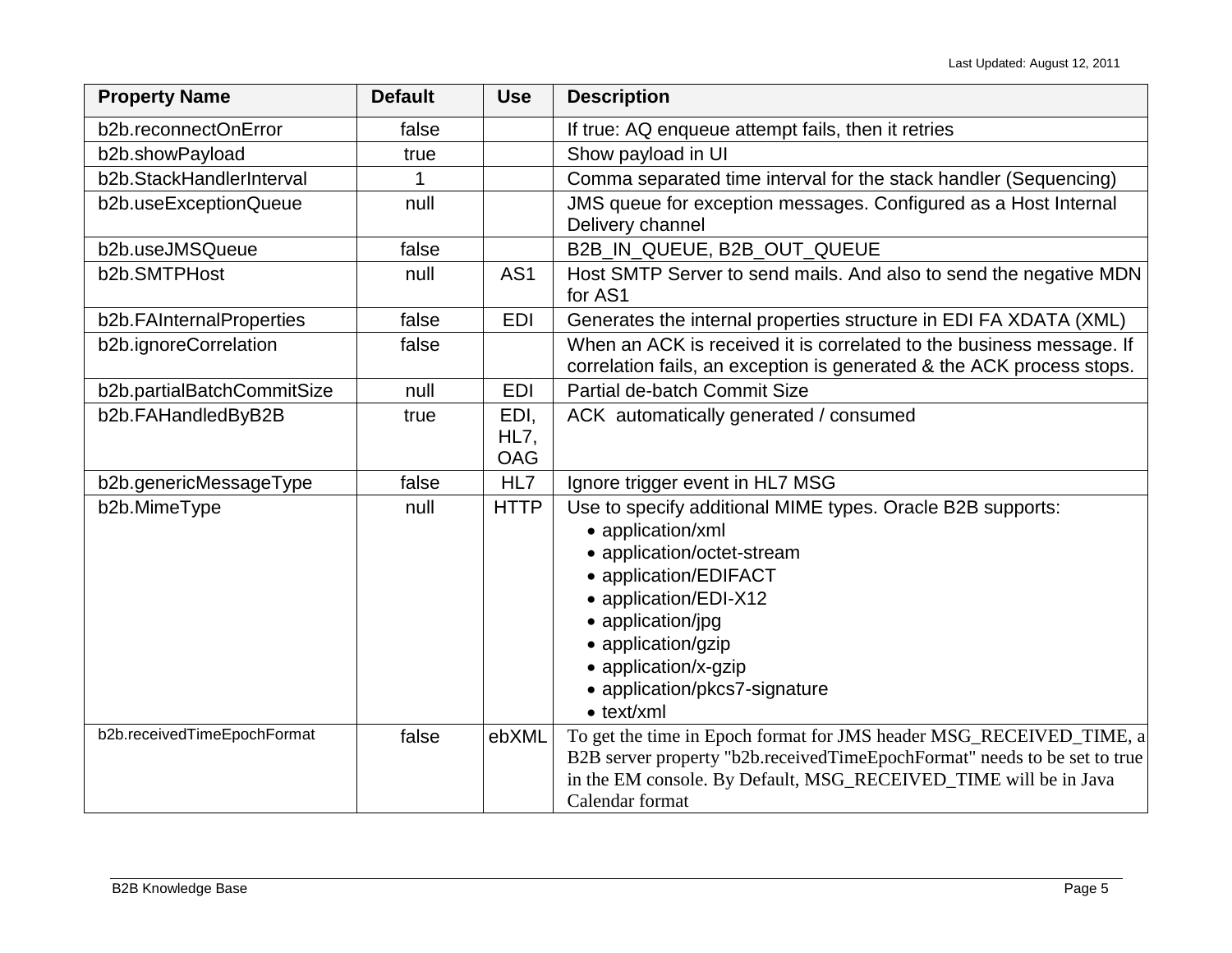#### **Refer to:**

Oracle Fusion Middleware User's Guide for Oracle B2B 11g Release 1 P/N E10229-04

[http://download.oracle.com/docs/cd/E14571\\_01/integration.1111/e10229/toc.htm](http://download.oracle.com/docs/cd/E14571_01/integration.1111/e10229/toc.htm)

Appendix B: Setting B2B Configuration Properties in Fusion Middleware Control

- B.1 Properties To Set in Fusion Middleware Control
- B.2 Using the configmbeanutil Utility

[http://download.oracle.com/docs/cd/E14571\\_01/integration.1111/e10229/app\\_isags.htm#CIHDFDIC](http://download.oracle.com/docs/cd/E14571_01/integration.1111/e10229/app_isags.htm#CIHDFDIC)

#### **Example: Setting parameters in Enterprise Manager**

SOA Infrastructure Home > SOA Administration > B2B Server Properties

| ORACLE Enterprise Manager 11g Fusion Middleware Control |                           |        |                                           |              |          |
|---------------------------------------------------------|---------------------------|--------|-------------------------------------------|--------------|----------|
| <b>B</b> §Farm <del>↓</del><br>品 Topology               |                           |        |                                           |              |          |
| 圓・                                                      | G soa-infra ⊕             |        |                                           |              |          |
| 图 Farm_soainfra<br>Ξ                                    | 器 SOA Infrastructure v    |        |                                           |              |          |
| Application Deployments<br>$+$<br>$\Box$ T SOA          | Home                      |        |                                           |              |          |
| □ 器 soa-infra (soa_server1)                             |                           | tes    | Faults and Rejected Messages<br>Instances |              |          |
| 田 ndefault                                              | Monitoring                | ٠      |                                           |              |          |
| WebLogic Domain                                         | Control                   | ▶<br>٠ |                                           |              |          |
| E   Metadata Repositories                               | Logs                      |        | Running 0<br>Start Time                   | Total 0      |          |
| El <b>Bullet</b> User Messaging Service                 | SOA Deployment            | ۶      |                                           |              |          |
|                                                         | Manage Partitions         |        |                                           |              |          |
|                                                         |                           |        |                                           |              |          |
|                                                         | Service Engines           | ١      | Fetching Data                             |              |          |
|                                                         | Bindings                  | ٠      |                                           |              |          |
|                                                         | Services and References   |        |                                           |              |          |
|                                                         |                           |        |                                           |              |          |
|                                                         | <b>Business Events</b>    |        |                                           |              |          |
|                                                         | <b>SOA Administration</b> | ,      | Common Properties                         |              |          |
|                                                         | Security                  | ٠      |                                           |              |          |
|                                                         | Administration            | ۰      | <b>BPEL Properties</b>                    | me Composite | Fa       |
|                                                         |                           |        | <b>BPMN Properties</b>                    |              |          |
|                                                         | General Information       |        | Mediator Properties                       |              |          |
|                                                         |                           |        |                                           |              |          |
|                                                         |                           |        | Workflow Notification Properties          |              | Fetching |
|                                                         |                           |        | Workflow Task Service Properties          |              |          |
|                                                         |                           |        | <b>B2B Server Properties</b>              |              |          |
|                                                         | Show All                  |        | Cross References                          |              |          |
|                                                         |                           |        |                                           |              |          |
|                                                         | <b>⊞Service Engines</b>   |        |                                           |              |          |
|                                                         |                           |        |                                           |              |          |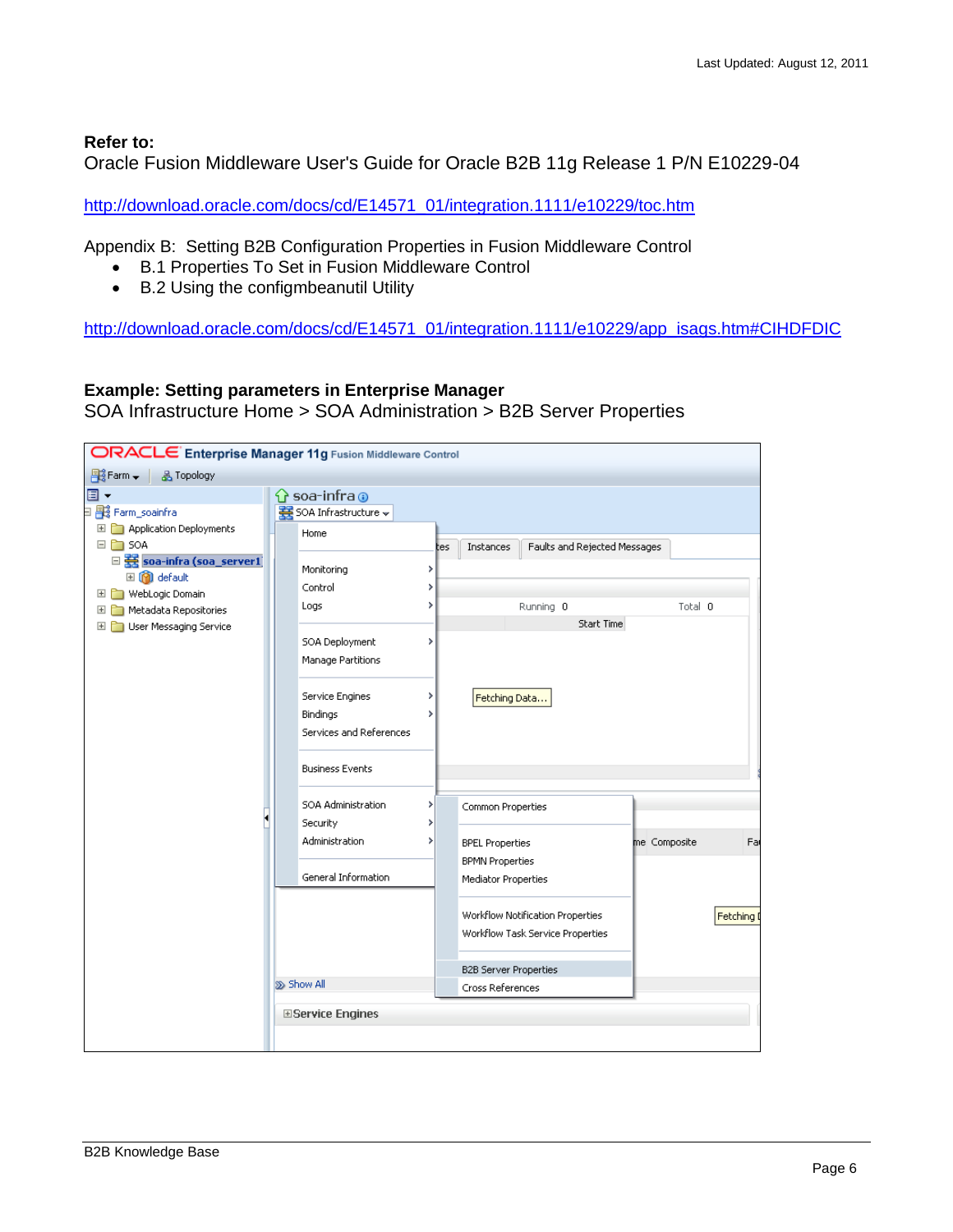|                                                                                                                                                           | ORACLE Enterprise Manager 11g Fusion Middleware Control                                                                                                               |                                                                                                                                                                                                                                                     |                            |                  | Setup + Help + Log Out                                                                                    |  |  |  |
|-----------------------------------------------------------------------------------------------------------------------------------------------------------|-----------------------------------------------------------------------------------------------------------------------------------------------------------------------|-----------------------------------------------------------------------------------------------------------------------------------------------------------------------------------------------------------------------------------------------------|----------------------------|------------------|-----------------------------------------------------------------------------------------------------------|--|--|--|
| <b>品 Topology</b><br><mark>国</mark> Farm <del>↓</del><br>⊟ -<br>日 用 Farm_soainfra                                                                         | $\Omega$ soa-infra<br>SOA Infrastructure →                                                                                                                            |                                                                                                                                                                                                                                                     |                            |                  | Logged in as weblogic   Host adc2190337.us.oracle.com  <br>Page Refreshed Jul 30, 2010 4:41:30 AM PDT (2) |  |  |  |
| Application Deployments<br>$\Box$ 50A<br>□ 妾 soa-infra (soa_server1)<br>国 n default<br>WebLogic Domain<br>Metadata Repositories<br>User Messaging Service | System MBean Browser<br>oracle.as.soainfr<br>$\Box$<br>áã.<br>Application Defined MBeans<br>□ nacle.as.soainfra.config<br>Server: soa_server1<br>□ B2BConfig<br>$b2b$ | Operation: addProperty<br>Revert<br>Invoke<br>MBean Name oracle.as.soainfra.config:Location=soa_server1,name=b2b,type=B2BConfig,Application=soa-infra<br>Operation Name addProperty<br>Description Add a property<br>Return Type void<br>Parameters |                            |                  |                                                                                                           |  |  |  |
|                                                                                                                                                           |                                                                                                                                                                       | Name                                                                                                                                                                                                                                                | Description                | Type             | Value                                                                                                     |  |  |  |
|                                                                                                                                                           |                                                                                                                                                                       | key                                                                                                                                                                                                                                                 | Name of the property       | java.lang.String | b2b.OutboundDispatchInterval                                                                              |  |  |  |
|                                                                                                                                                           |                                                                                                                                                                       | value<br>Value of the property<br>1000<br>java.lang.String                                                                                                                                                                                          |                            |                  |                                                                                                           |  |  |  |
|                                                                                                                                                           |                                                                                                                                                                       | comment                                                                                                                                                                                                                                             | Comment about the property | java.lang.String |                                                                                                           |  |  |  |
|                                                                                                                                                           |                                                                                                                                                                       |                                                                                                                                                                                                                                                     |                            |                  |                                                                                                           |  |  |  |